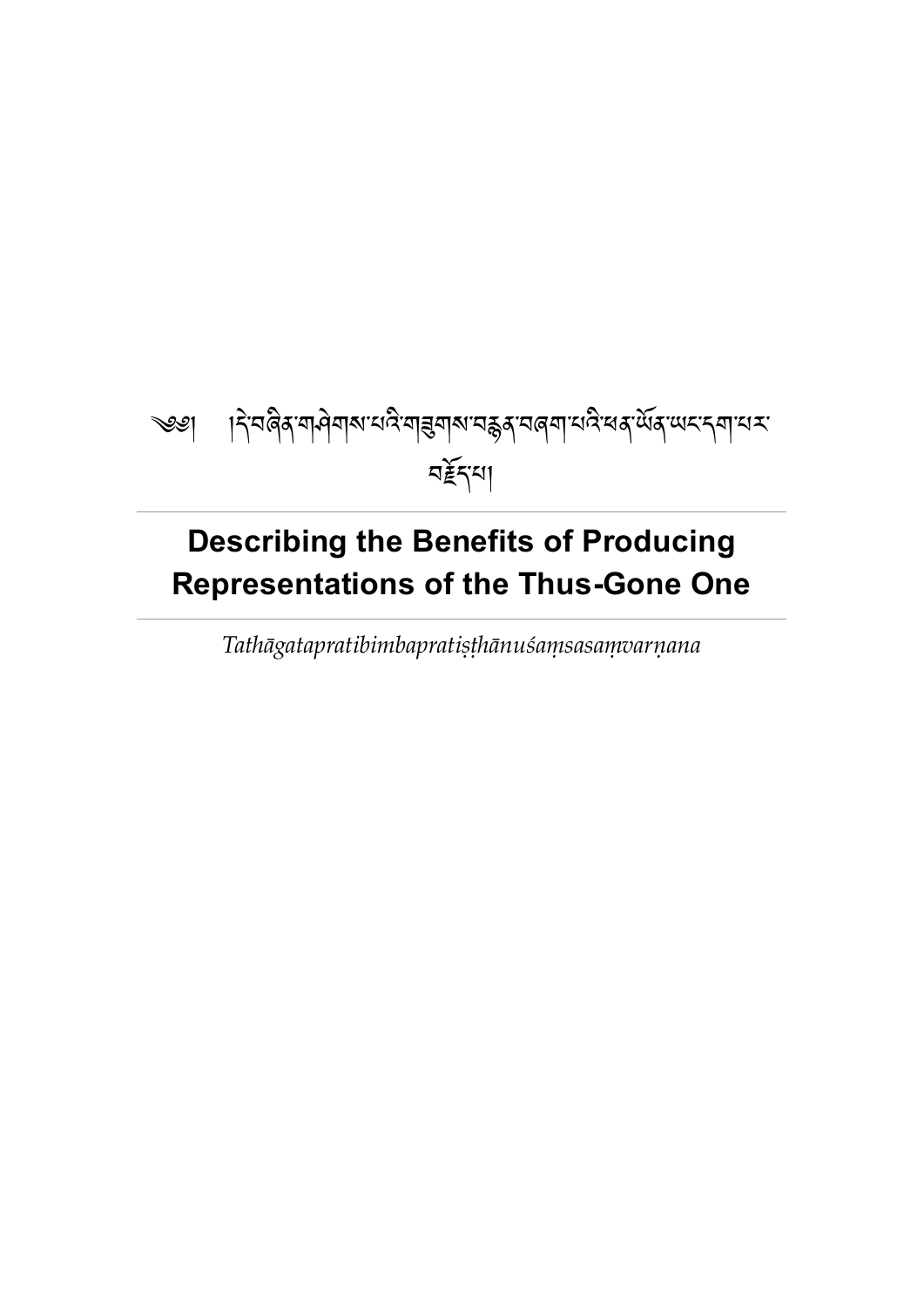# <u></u>द्ययाबायाने नालुबे नामेवाबानद्वाचा अपवे नाडु के स्वयं स्वयं स्वयं स्वयं स्वयं स्वयं स्वयं स्वयं स्वयं स्वयं स <u>শ</u>্ৰী:হ্বৰ্ম যা মা

*'phags pa de bzhin gshegs pa'i gzugs brnyan bzhag pa'i phan yon yang dag par brjod pa zhes bya ba'i chos kyi rnam grangs*

The Noble Dharma Discourse "Describing the Benefits of Producing Representations of the Thus-Gone One"

*Āryatathāgatapratibimbapratiṣṭhānuśaṃsasaṃvarṇananāmadharmaparyāya*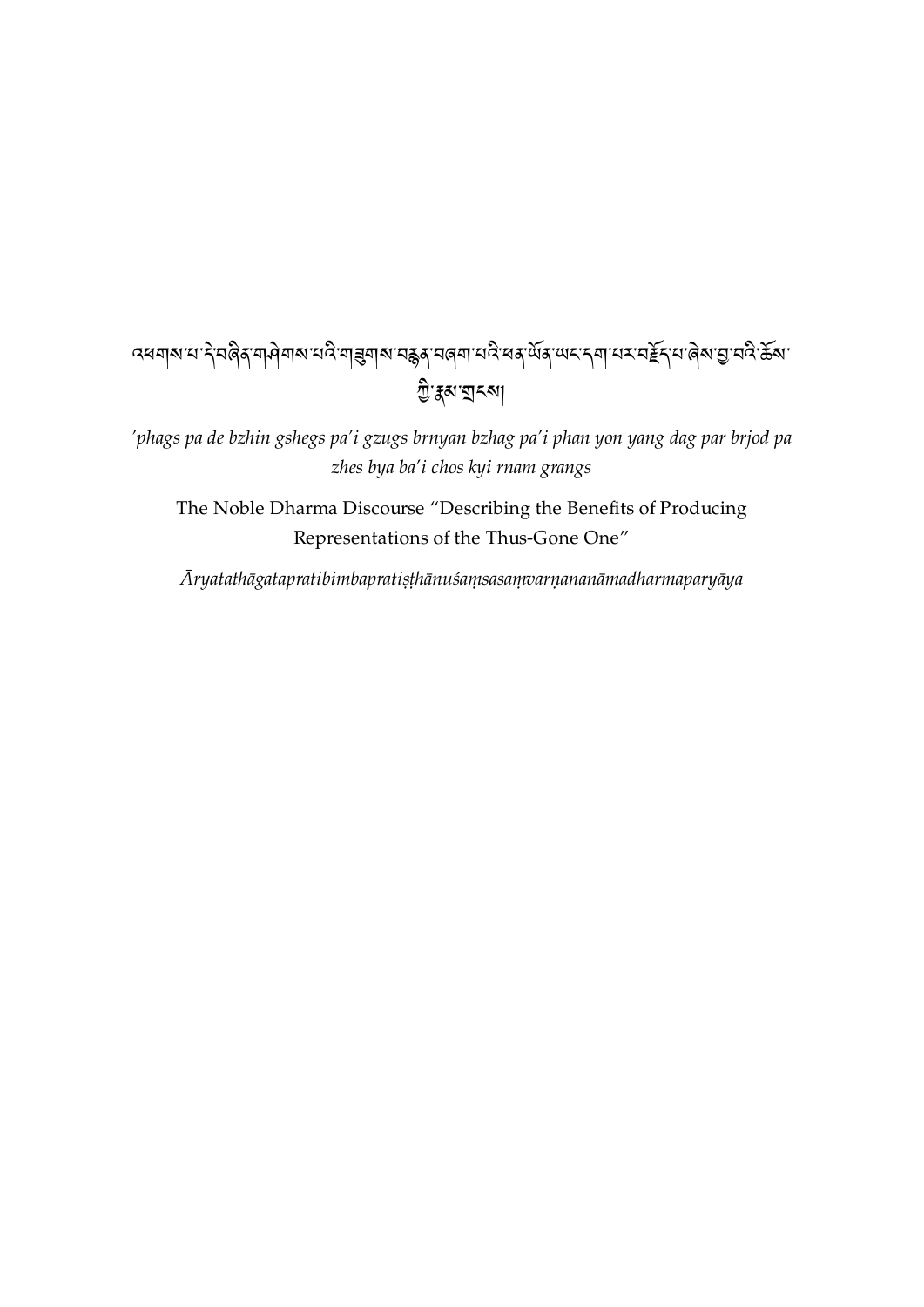

Toh 320 Degé Kangyur, vol. 72 (mdo sde, sa), folios 197.a–198.b.

### <span id="page-2-0"></span>Translated by the Alexander Csoma de Kőrös Translation Group under the patronage and supervision of 84000: Translating the Words of the Buddha

First published 2021 Current version v 1.0.1 (2021) Generated by 84000 Reading Room v2.8.3

*84000: Translating the Words of the Buddha* is a global non-profit initiative to translate all the Buddha's words into modern languages, and to make them available to everyone.

### $\bigcirc$  000

This work is provided under the protection of a Creative Commons CC BY-NC-ND (Attribution - Noncommercial - No-derivatives) 3.0 copyright. It may be copied or printed for fair use, but only with full attribution, and not for commercial advantage or personal compensation. For full details, see the Creative Commons license.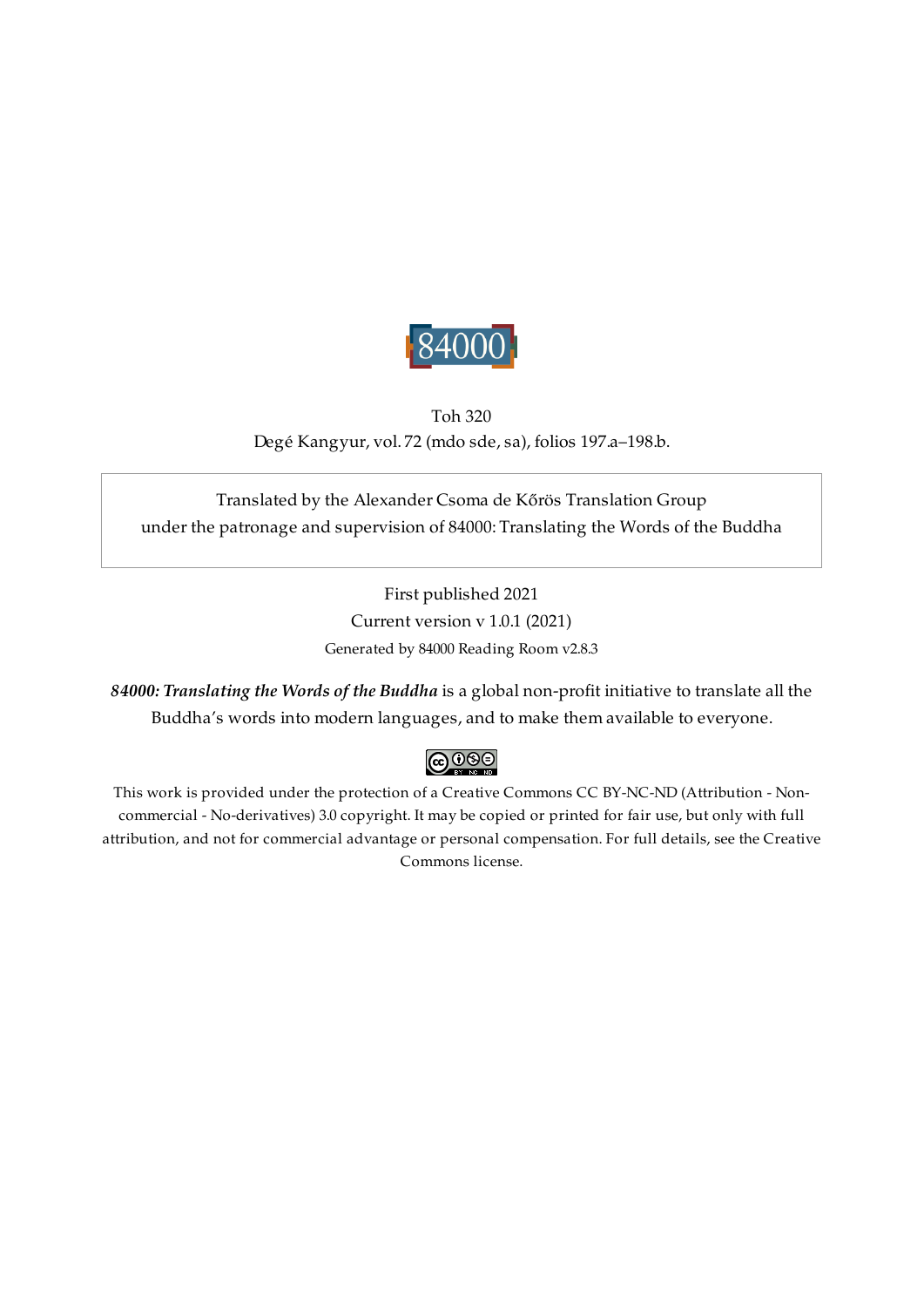This print version was generated at 11.21am on Saturday, 4th December 2021 from the online version of the text available on that date. If some time has elapsed since then, this version may have been superseded, as most of 84000's published translations undergo significant updates from time to time. For the latest online version, with bilingual display, interactive glossary entries and notes, and a variety of further download options, please see [https://read.84000.co/translation/toh320.html.](https://read.84000.co/translation/toh320.html)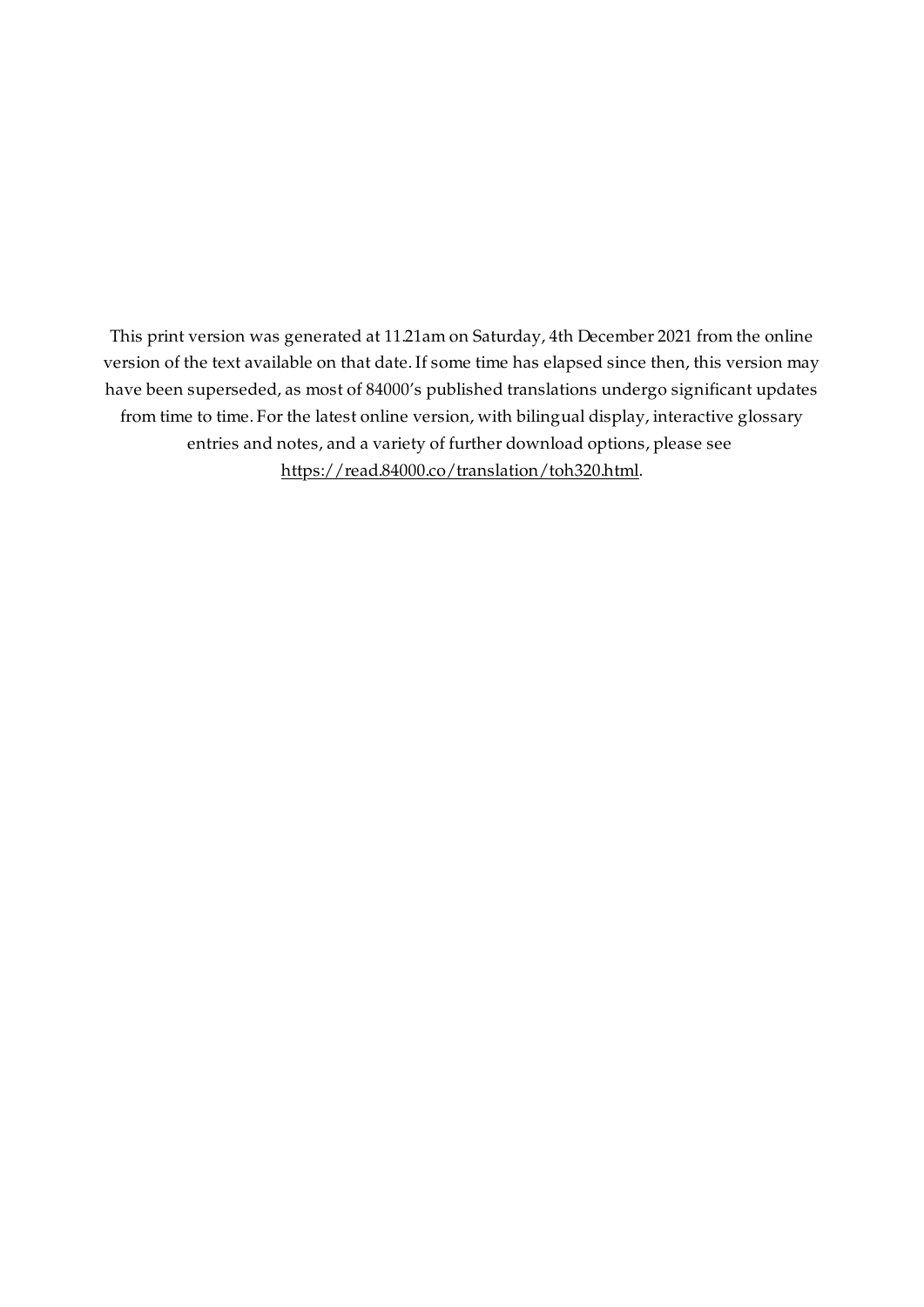## TABLE OF CONTENTS

ti. [Title](#page-0-0)

<span id="page-4-0"></span>[co.](#page-4-0)

- im. [Imprint](#page-2-0)
- co. [Contents](#page-4-0)
- s. [Summary](#page-5-0)
- ac. [Acknowledgements](#page-6-0)
- i. [Introduction](#page-7-0)
- tr. Describing the Benefits of Producing [Representations](#page-9-0) of the Thus-Gone One
	- 1. The [Translation](#page-10-0)
	- c. [Colophon](#page-13-0)
- n. [Notes](#page-14-0)
- b. [Bibliography](#page-16-0)
- g. [Glossary](#page-17-0)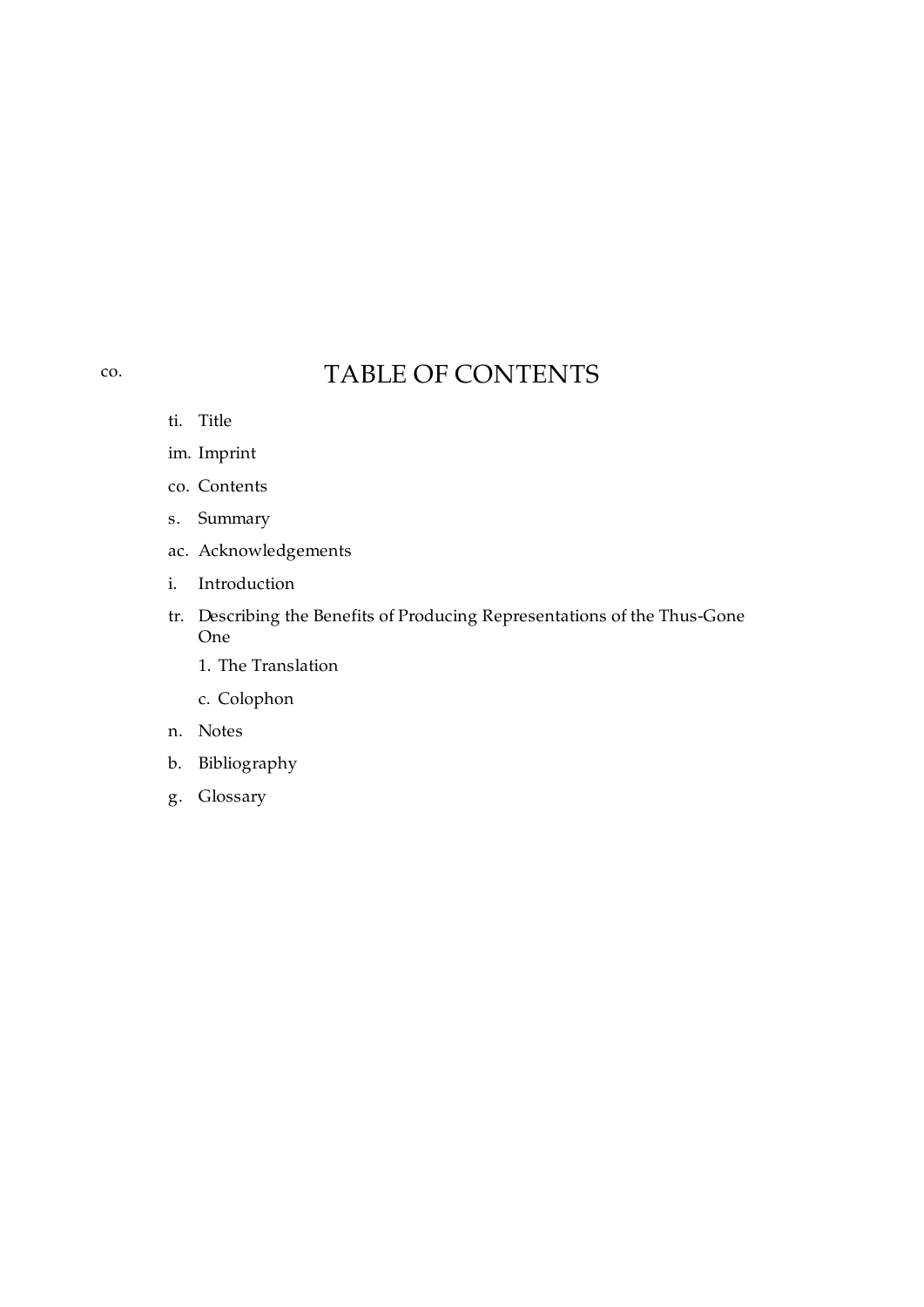### **SUMMARY**

<span id="page-5-1"></span>In this sūtra, the Buddha Śākyamuni tells a group of monks how they should respond when asked about the karmic benefits accrued by patrons who create representations of the Buddha. He explains five kinds of benefits that such virtuous deeds bring. [s.1](#page-5-1)

<span id="page-5-0"></span>[s.](#page-5-0)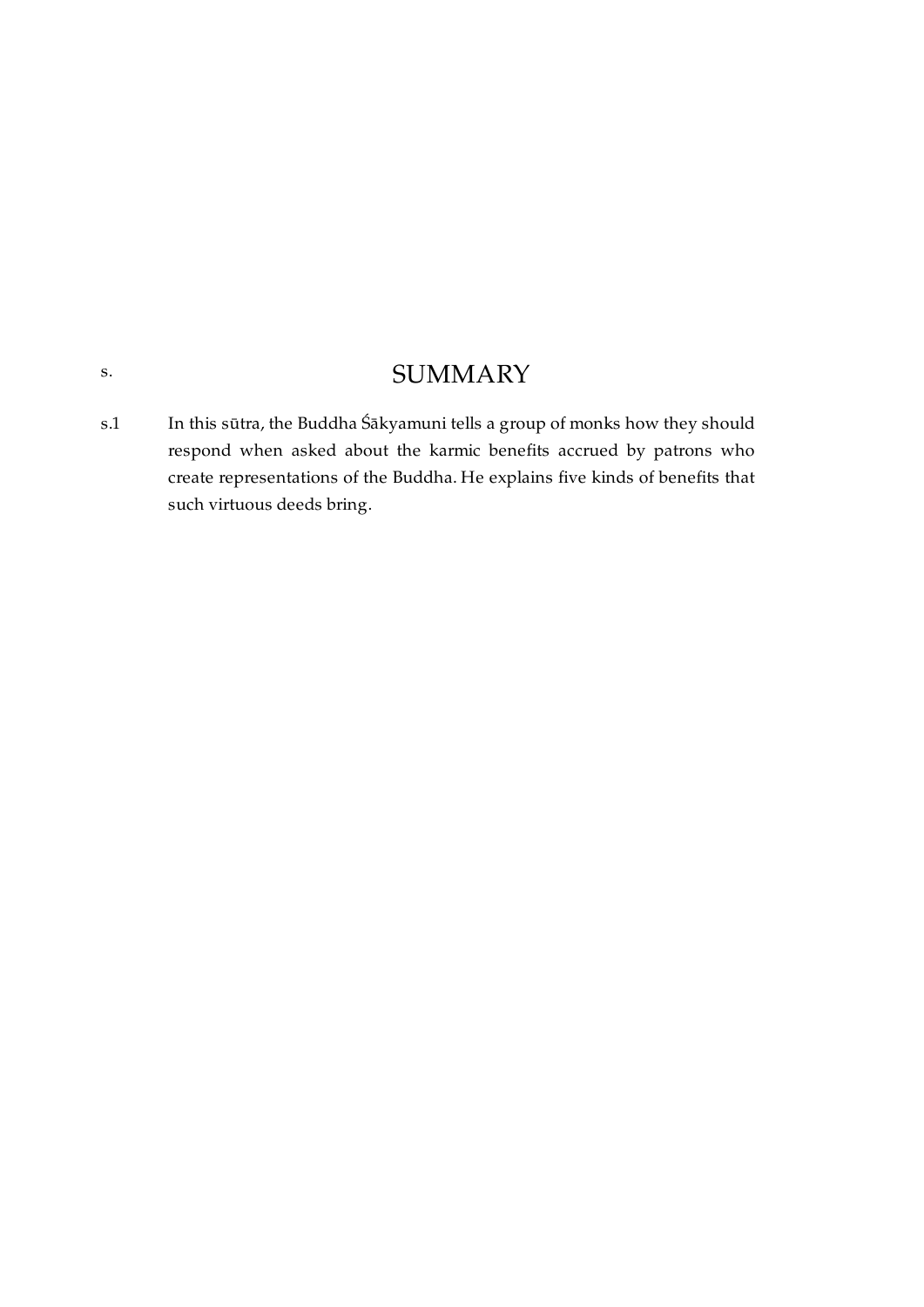### ACKNOWLEDGEMENTS

<span id="page-6-0"></span>[ac.](#page-6-0)

- <span id="page-6-1"></span>This sūtra was translated from the Tibetan and introduced by the Alexander Csoma de Kőrös Translation Group, which is comprised of Krisztina Teleki and Karma Dorje (Rabjampa). Beáta Kakas served as Sanskrit expert and William Dewey served as the English-language editor. [ac.1](#page-6-1)
- <span id="page-6-2"></span>The translation was completed under the patronage and supervision of 84000: Translating the Words of the Buddha. [ac.2](#page-6-2)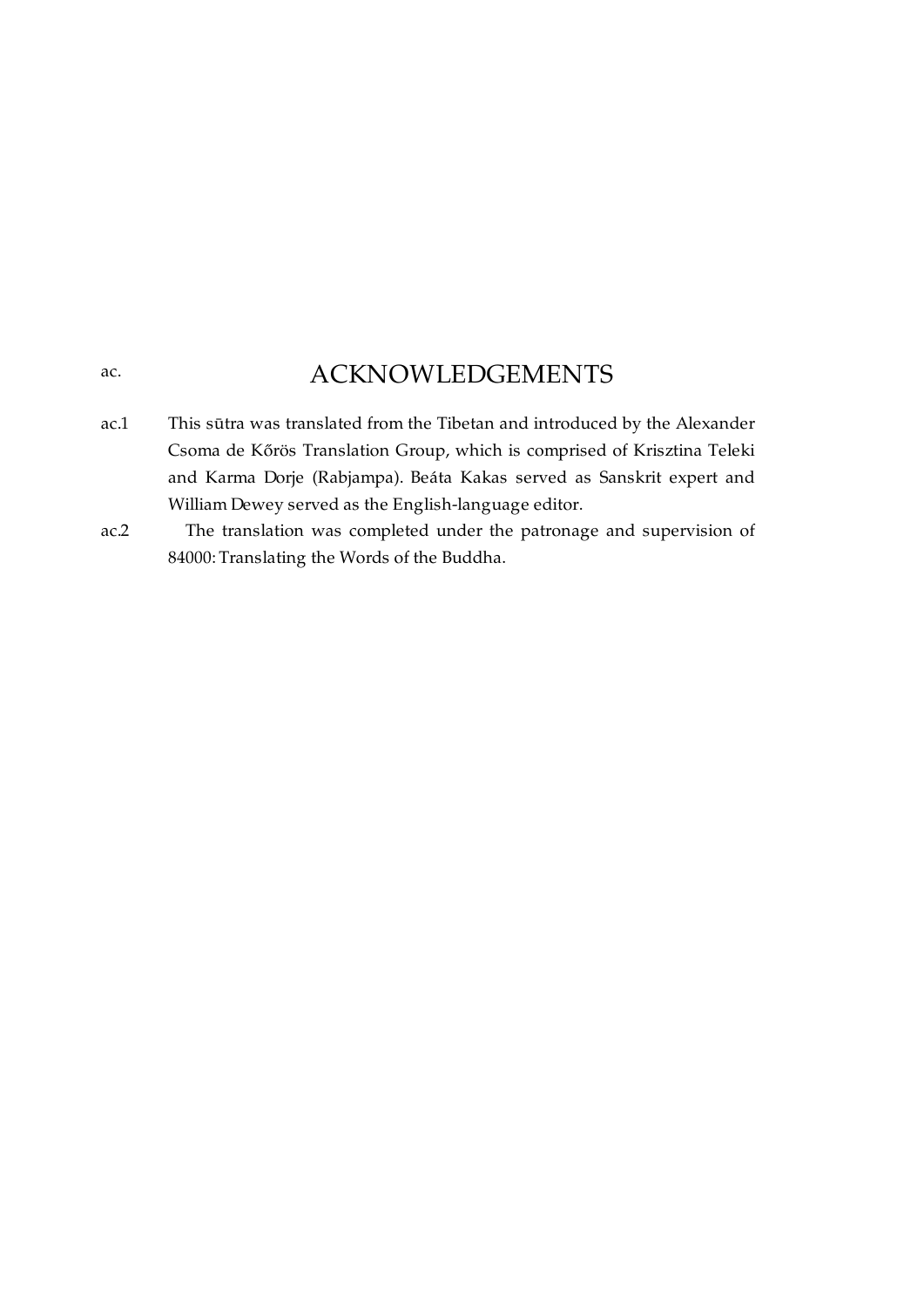### <span id="page-7-4"></span>INTRODUCTION

<span id="page-7-1"></span>In *Describing the Benefits of Producing Representations of the Thus-Gone One*, the [1](#page-14-1) Buddha Śākyamuni is residing in the Jeta Grove in Anāthapindada's Park in Śrāvastī when a large number of monks gather nearby and begin discussing how one should respond when asked about the karmic benefits accrued by creating representations of the Buddha. They approach the Buddha for guidance, and the Buddha explains the five kinds of benefits that such virtuous deeds bring. First, he elaborates on the excellent life circumstances such as happiness and fame that they will experience. Second, he details the characteristics of physical beauty that they will gain. Third, he lists the kinds of wealth they will accrue. Fourth, he states that the donor will become a universal emperor enjoying all the advantages of that position. Fifth, he explains that the donor will be reborn among the gods and enjoy all divine distinctions. The sūtra then concludes with the monks rejoicing and praising the Buddha. [i.1](#page-7-1)

<span id="page-7-2"></span>[i.2](#page-7-2)

<span id="page-7-0"></span>[i.](#page-7-0)

This English translation is based on the Tibetan version in the Degé Kangyur in consultation with the variant readings recorded in the Comparative Edition (*dpe bsdur ma*) Kangyur. There is to our knowledge no extant Sanskrit version of this sūtra. The colophon to the Tibetan translation states that it was translated by the Indian preceptor Dharmākara, the translator Bandé Yeshé Nyingpo, and the chief editor Bandé Paltsek. As for the date of the Tibetan translation, the text's inclusion in the Denkarma<sup>[2](#page-14-2)</sup> and Phangthangma $^3$  $^3$  imperial catalogs confirms its provenance in the late eighth or early ninth century.

[i.3](#page-7-3)

<span id="page-7-7"></span><span id="page-7-6"></span><span id="page-7-5"></span>A Chinese version of this text is also extant with the title *Zuofoxingxiang jing 作佛形像* $\stackrel{4}{\sim}$  $\stackrel{4}{\sim}$  $\stackrel{4}{\sim}$  While its translator is unknown and its date is uncertain, it is mentioned in the *Dongjin lu* 東晉錄 (*Record of the Eastern Jin*, 317–420 ᴄᴇ). It is also referenced in the *Houhanshu* 後漢書 (*Book of the Later Han*), which is the

<span id="page-7-3"></span>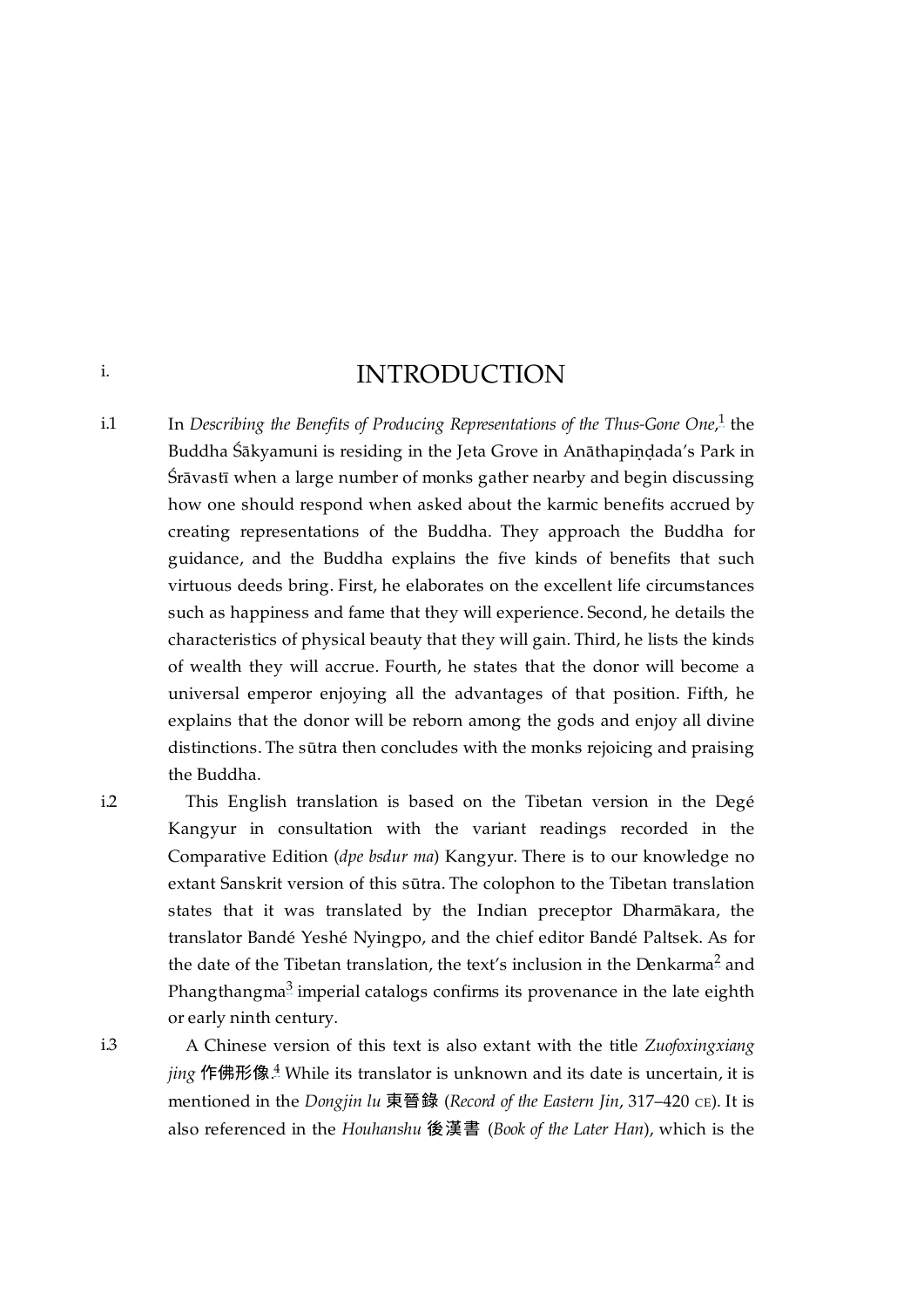official dynastic history of the Later Han dynasty 後漢 (25–220 CE) written by Fan Ye 范 曄 (398–445). This indicates that the Chinese translation was completed sometime before the late fourth or early fifth century.

A Mongolian translation of the text is also available in different versions of the Mongolian Buddhist canon, which is based on the Tibetan. [5](#page-14-5)

<span id="page-8-2"></span>There is, to our knowledge, no previous English translation of the text to date, nor any translation into any other European language.

<span id="page-8-0"></span>[i.4](#page-8-0)

<span id="page-8-1"></span>[i.5](#page-8-1)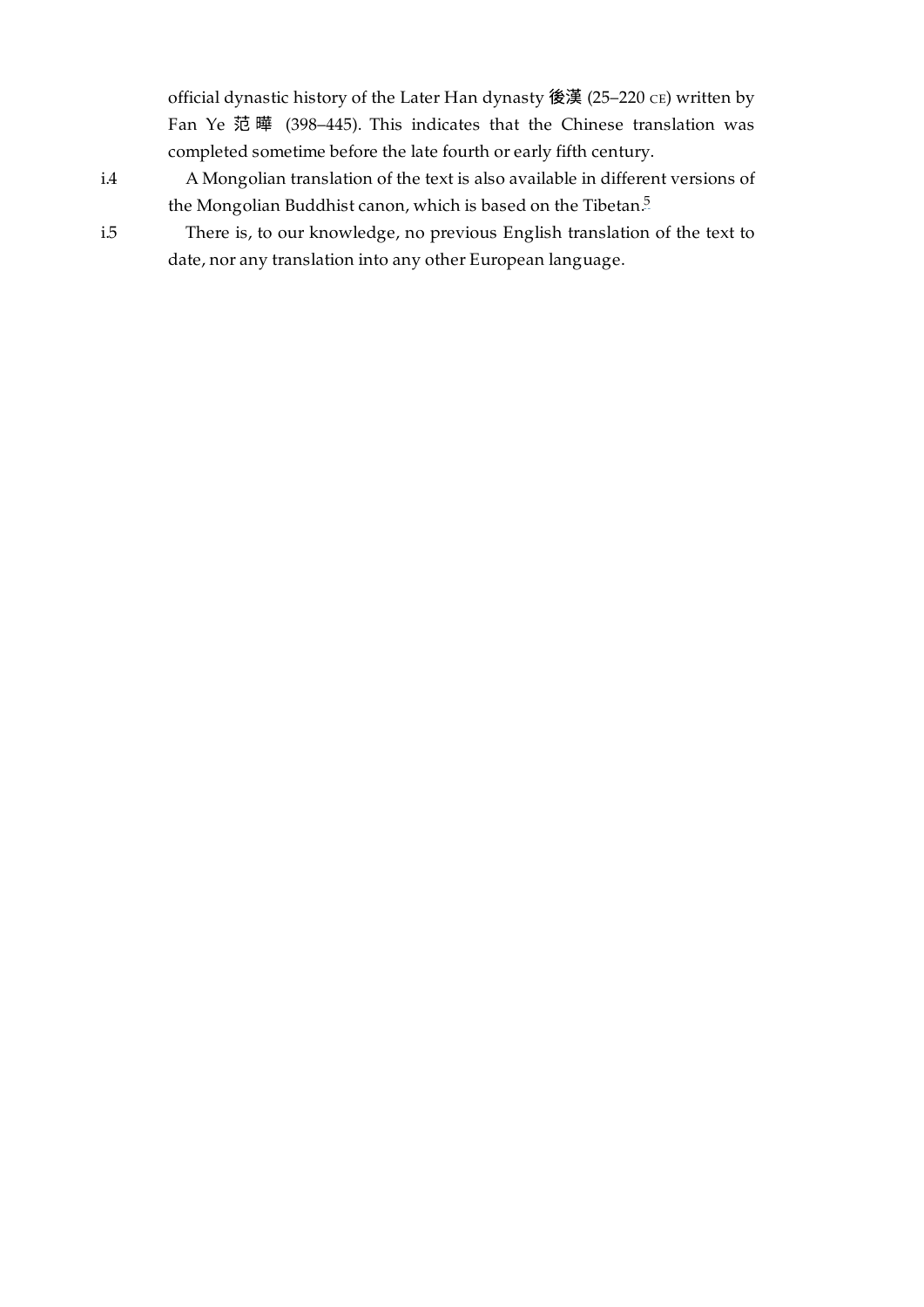The Noble Dharma Discourse

# <span id="page-9-0"></span>**Describing the Benefits of Producing Representations of the Thus-Gone One**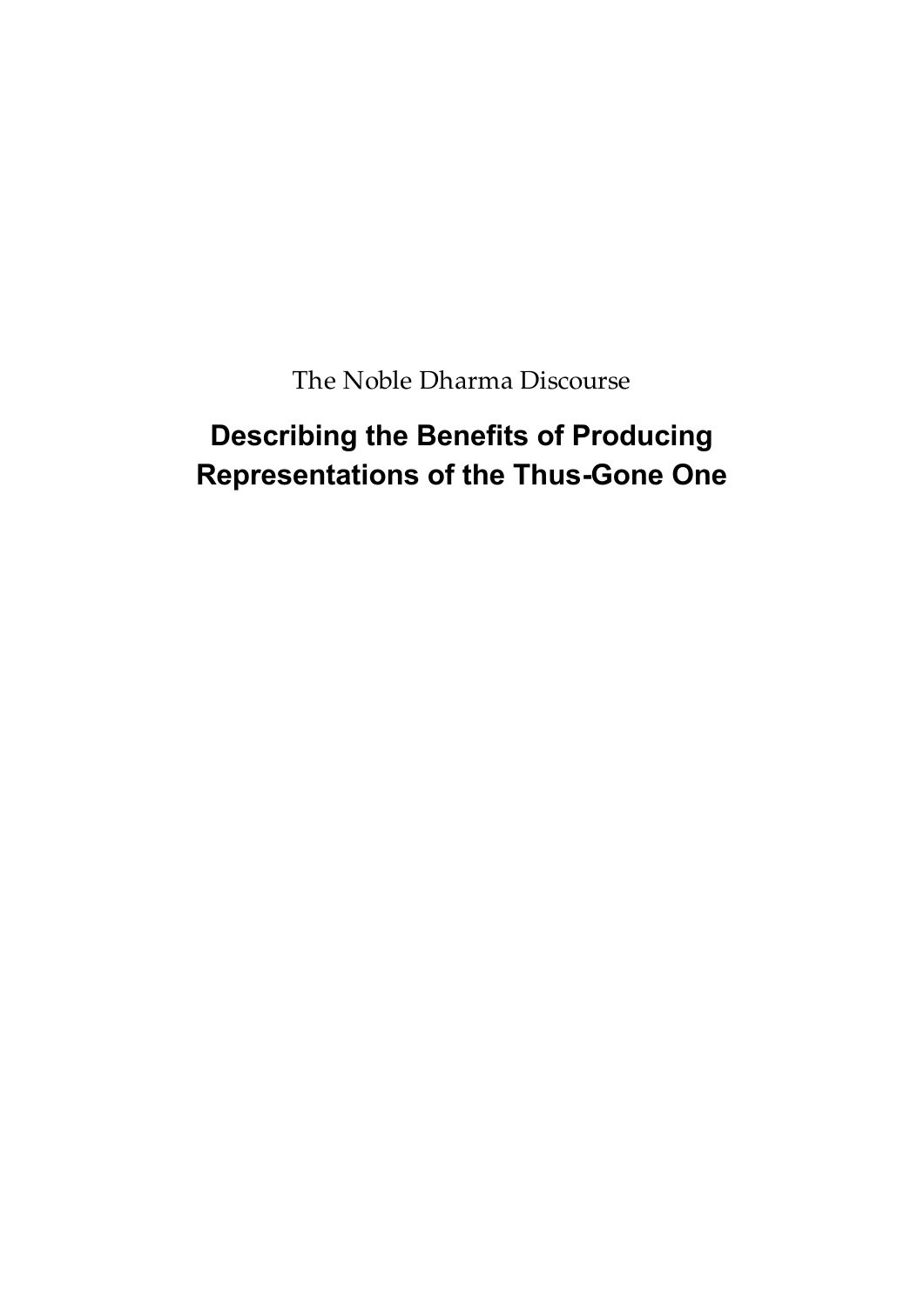### The Translation

[\[F.197.a\]](https://translator:gzungs@read.84000-translate.org/source/toh320.html?ref-index=1#ajax-source)

<span id="page-10-1"></span>Homage to the Omniscient One. [1.1](#page-10-1)

<span id="page-10-2"></span>Thus did I hear at one time. The Blessed One was residing in the Jeta Grove in Anāthapiṇḍada's Park at Śrāvastī. [1.2](#page-10-2)

At that time a large number of monks had gathered in the assembly hall and started the following conversation: "Faithful brahmins or householders who remember what they are taught and have become increasingly learned may ask you how to practice virtue. There may also be some who delight in producing representations of the Thus-Gone One, who will come before us and inquire, 'Respected ones, may we know how much benefit there is for donors when they produce a representation of the Thus-Gone One?' How can we then respond to them in accordance with the Dharma when we do not know how much benefit results from producing a representation of the Thus-Gone One? We should ask the blessed, thus-gone, worthy, perfect Buddha—the omniscient, all-seeing teacher who eliminates all doubts about this point. Once the Blessed One teaches us, we will comprehend it and can then explain it at length and respond to those faithful brahmins and householders."

<span id="page-10-3"></span>[1.3](#page-10-3)

Then that large number of monks went to the place where the Blessed One was staying, prostrated themselves at the Blessed One's feet, sat to one side, [\[F.197.b\]](https://translator:gzungs@read.84000-translate.org/source/toh320.html?ref-index=2#ajax-source) and asked the Buddha the following: "Respected One, a large number of us monks just had the following conversation when we gathered in the assembly hall: 'Faithful brahmins or householders who remember what they are taught and have become increasingly learned may ask us how to practice virtue. There may also be some who delight in producing representations of the Thus-Gone One, who will come before us and inquire, "Respected ones, may we know how much benefit there is for donors when they commission a representation of the Thus-Gone One?" How can we

<span id="page-10-0"></span>[1.](#page-10-0)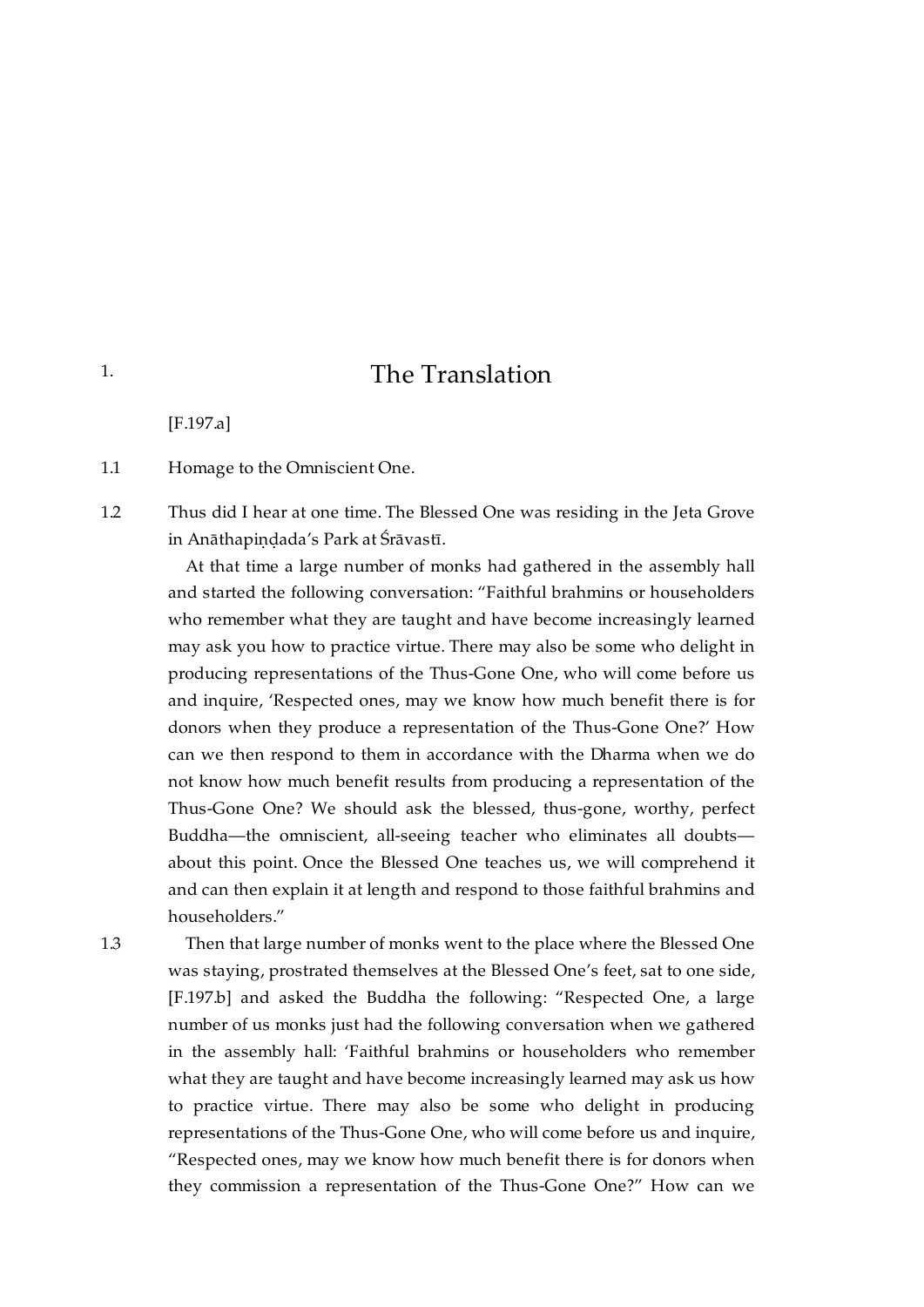then respond to them in accordance with the Dharma when we do not know how much benefit results from producing a representation of the Thus-Gone One? We should ask the blessed, thus-gone, worthy, perfect Buddha—the omniscient, all-seeing teacher who eliminates all doubts—about this point. Once the Blessed One teaches us, we will comprehend it and can then explain it at length and respond to those faithful brahmins and householders.' Respected Blessed One, since we have come to you asking about these matters, may we know how much benefit there is for donors when they produce a representation of the Thus-Gone One?"

The Blessed One replied, "Monks, you have asked this to bring benefit to many beings, to bring happiness to many beings and out of compassion for them, and to bring benefit and happiness to gods and humans. You have thought to ask for clarification from the thus-gone, worthy, perfect Buddha. Excellent! Excellent! For that reason, monks, listen to me very carefully, pay attention, [\[F.198.a\]](https://translator:gzungs@read.84000-translate.org/source/toh320.html?ref-index=3#ajax-source) and I will teach you.

"Monks, a donor who produces a representation of the Thus-Gone One will enjoy the following five benefits:

<span id="page-11-5"></span>"One will live in a great palace, be regarded as fortunate, be free of poverty, $\frac{6}{7}$  $\frac{6}{7}$  $\frac{6}{7}$  and have great joy, longevity, fame, and happiness. Monks, this is the first benefit for a donor who produces representations of the Thus-Gone One.

"One will also have riches, abundant wealth, prosperity, property, and many belongings. One will be self-sufficient and have many cherished possessions such as a great number of livestock, grain, jewels, gold, treasuries, and storerooms; many horses, elephants, oxen, sheep, male and female servants, employees, and laborers; and many ministers, friends, relatives, and kin. Monks, this is the second benefit for a donor who produces representations of the Thus-Gone One.

<span id="page-11-6"></span>"Monks, one will also have a beautiful body, a pleasant appearance, elegance, a golden complexion,<sup>[7](#page-14-7)</sup> a head that is round like a parasol, long arms, a broad forehead, unbroken eyebrows, a perfect set of limbs and extremities, and be adorned with all sorts of ornaments. Monks, this is the third benefit for a donor who produces representations of the Thus-Gone One.

<span id="page-11-4"></span>[1.8](#page-11-4)

<span id="page-11-3"></span>[1.7](#page-11-3)

"Monks, one will also become a universal emperor who has a fine retinue, the seven royal treasures, and is surrounded by one thousand sons. All of one's sons, wives, servants, and caretakers will listen respectfully and follow one's commands. Monks, this is the fourth benefit for a donor [\[F.198.b\]](https://translator:gzungs@read.84000-translate.org/source/toh320.html?ref-index=4#ajax-source) who produces representations of the Thus-Gone One.

<span id="page-11-1"></span>[1.5](#page-11-1)

<span id="page-11-2"></span>[1.6](#page-11-2)

<span id="page-11-0"></span>[1.4](#page-11-0)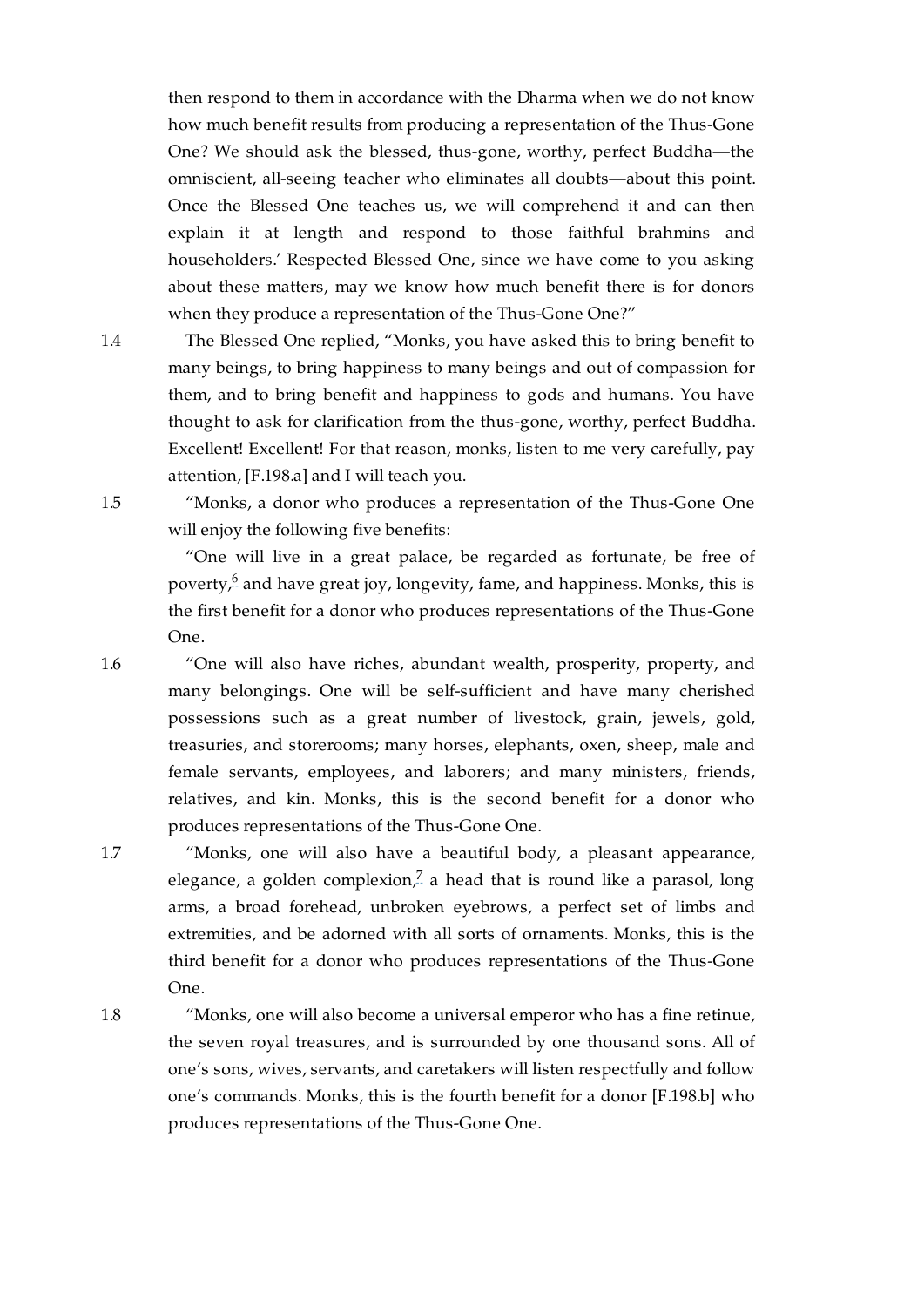- <span id="page-12-0"></span>"Moreover, monks, after passing away, one will take a favorable rebirth among the gods in the heavenly realms. After being born there, one will become an excellent king of the gods who will be venerated by the gods and goddesses. One will enjoy ten states: divine lifespan, divine complexion, divine power, divine happiness, divine lordship, and divine form, sound, smell, taste, and touch. Monks, this is the fifth benefit for a donor who produces representations of the Thus-Gone One." [1.9](#page-12-0)
- <span id="page-12-1"></span>When the Blessed One had said this, the monks rejoiced in the Blessed One's words and praised him. [1.10](#page-12-1)
- <span id="page-12-3"></span><span id="page-12-2"></span>*Thus concludes The Noble Dharma Discourse "Teaching the Benefits of Producing* [8](#page-15-0) *Representations of the Thus-Gone One."* [1.11](#page-12-2)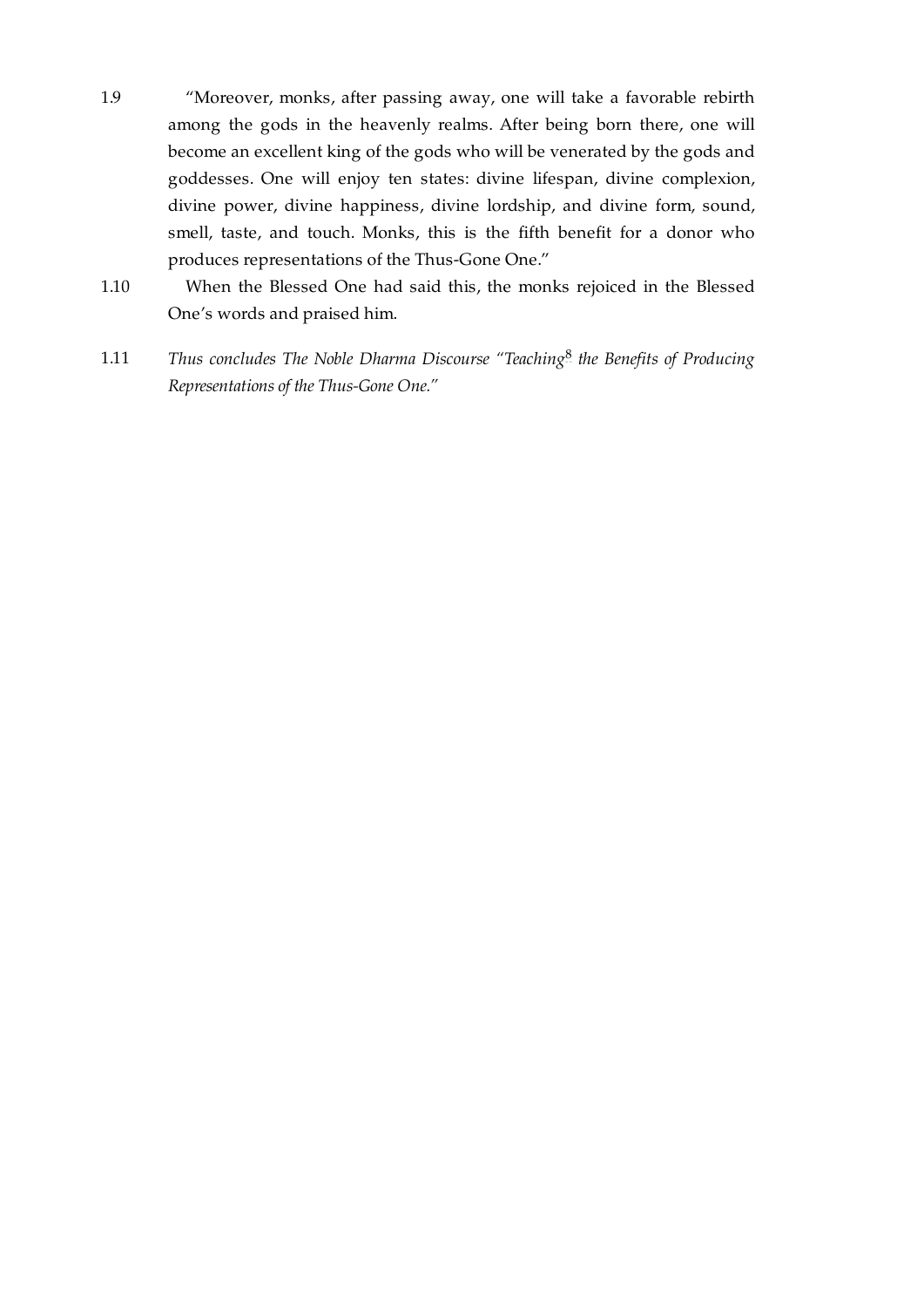# Colophon

<span id="page-13-1"></span>This work was translated by the Indian preceptor Dharmākara and the translator Bandé Yeshé Nyingpo. It was then revised and finalized by Bandé Paltsek. [c.1](#page-13-1)

### <span id="page-13-0"></span>[c.](#page-13-0)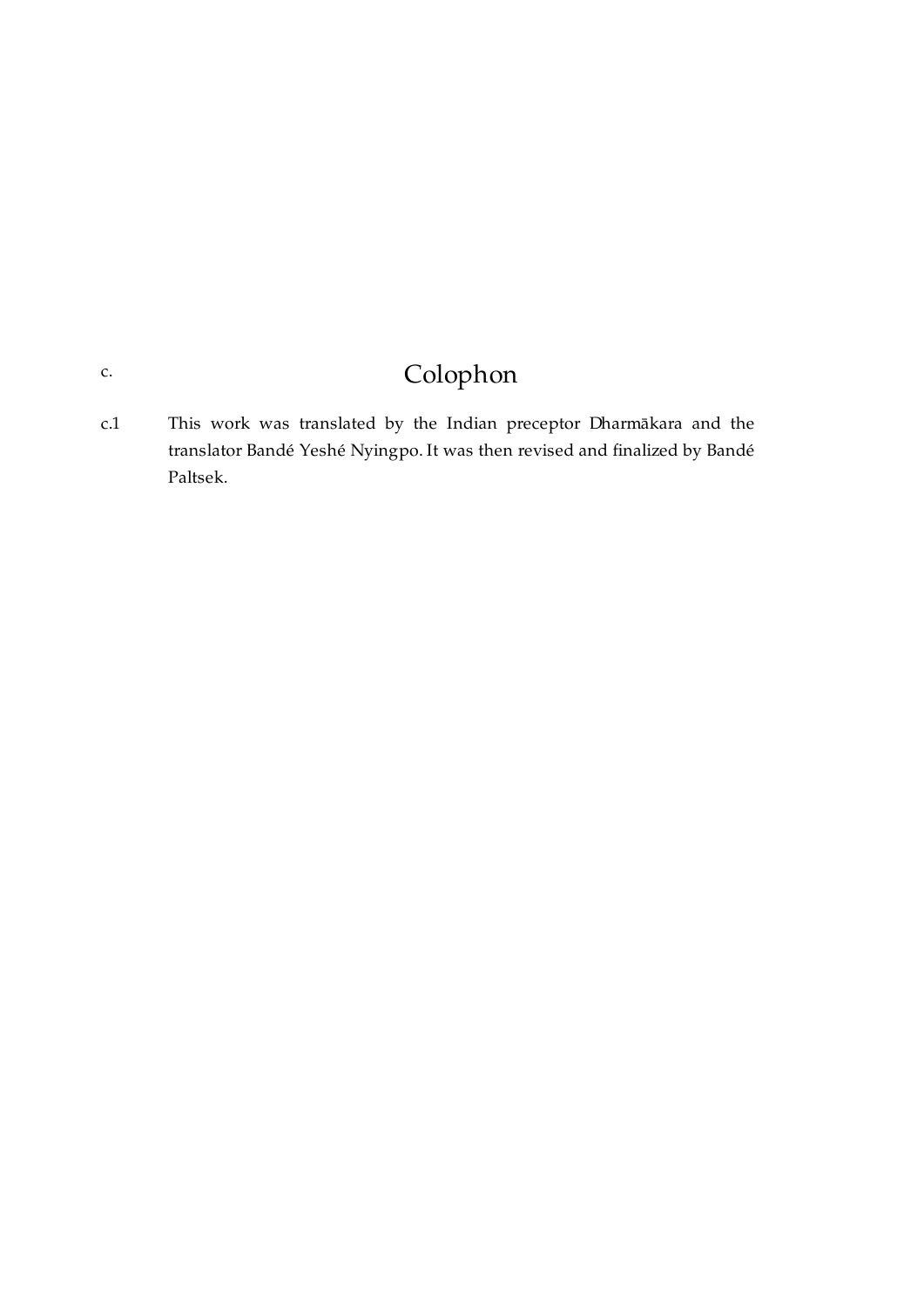### **NOTES**

- <span id="page-14-1"></span>[n.1](#page-7-4) The Sanskrit title in the Degé Kangyur reads *saṃvadanti* for the Tibetan *yang dag par brjod pa*, which is grammatically incorrect. We have instead followed the title as it appears in the Stok Palace Kangyur, which reads *saṃvarṇa*, although here emending it to *saṃvarṇana*.
- <span id="page-14-2"></span>[n.2](#page-7-5) Herrmann-Pfandt 2008, pp. 163–64.
- <span id="page-14-3"></span>[n.3](#page-7-6) *Dkar chag* <sup>&#</sup>x27;*phang thang ma* 2003, p. 22.
- <span id="page-14-4"></span>[n.4](#page-7-7) *Zuofoxingxiang jing* 作佛形像經 (Taishō no. 692). For more information on this text, see the *Korean Buddhist Canon: A Descriptive Catalogue*, K 281 [\(http://www.acmuller.net/descriptive\\_catalogue/files/k0281.html#note](http://www.acmuller.net/descriptive_catalogue/files/k0281.html#note-k0281-1)k0281-1).
- <span id="page-14-5"></span>[n.5](#page-8-2) This appears in the Mongolian printed Kanjur in the section Various Sūtras (Mong.*eldeb*, Tib. *mdo sna tshogs*). Its Mongolian title here is *Qutuγ-tu tegünčilen iregsed-ün körüg bey-e-yi bayiγuluγsan-u sayin tusa-yi ünen-iyer ögüleküi neretü nom-un ǰüil* (*Noble Religious Practice "Clarification of the Benefits of Producing Representations of the Thus-Gone One"*). Mongolian Kanjur, vol. 88, Eldeb, no. 1080, folios 264.a−266.b. Cf. Ligeti 1942, pp. 291–92. It is likewise included in the Mongolian handwritten Kanjur with the title *Qutuγ-tu tegünčilen iregsed-ün körüg bey-e-yi aγulqui ači tusa-yi üneker ögüleküi nom-un ǰüil* (*Noble Religious Practice "Clarifying the Benefits of Keeping Representations of the Thus-Gone One"*) vol. 96, Eldeb, folios 42.b–43.a. Mng2.794.
- <span id="page-14-6"></span>[n.6](#page-11-5) Tib. *bong sted*. Following the Chinese *bu zai pin qiong* 不在貧窮, we here translate this obscure Tibetan term as "free of poverty."
- <span id="page-14-7"></span>[n.7](#page-11-6) Tib. *mdog gser ltar bzang ba*, lit. "fine as though golden in color."

### <span id="page-14-0"></span>[n.](#page-14-0)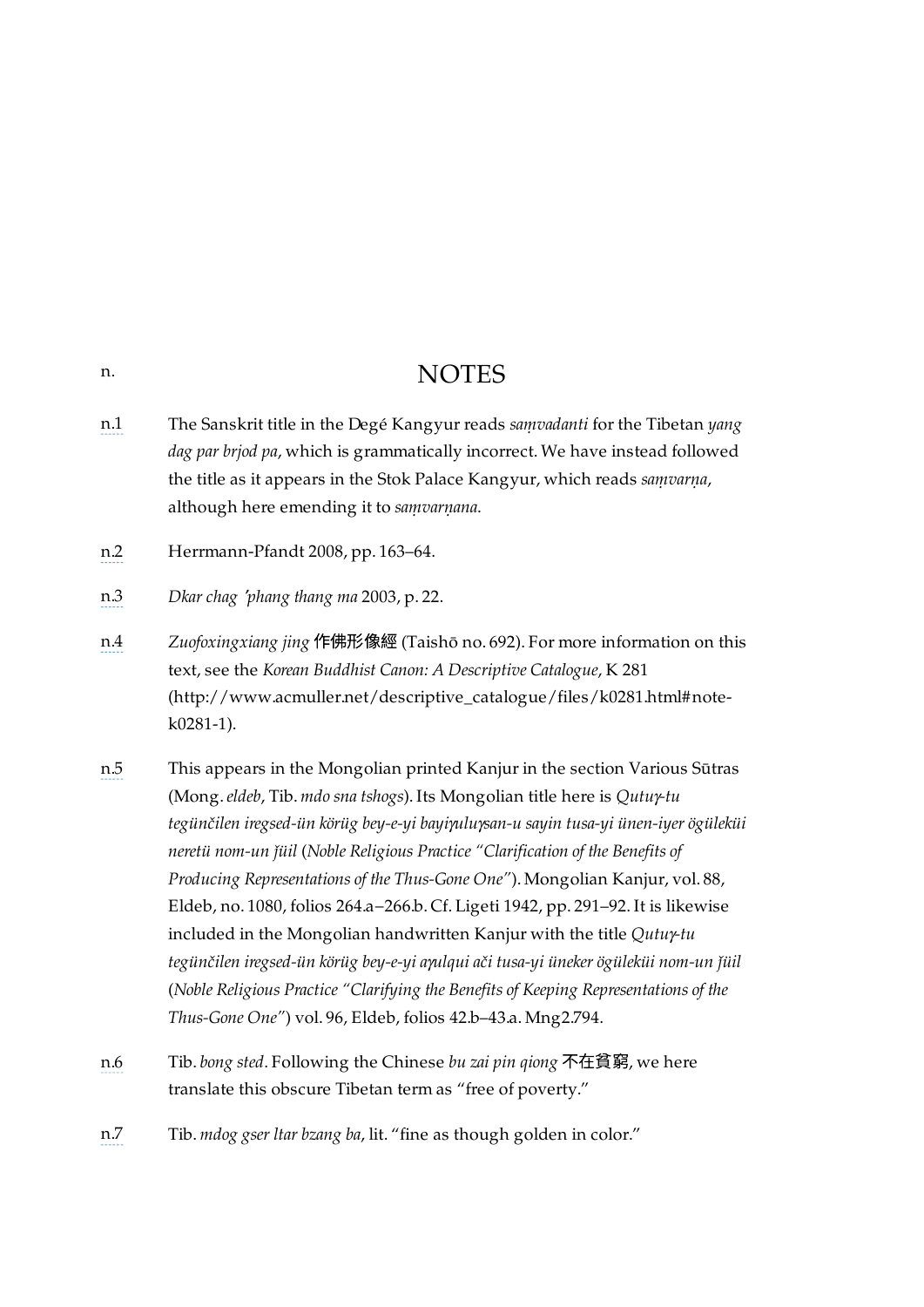<span id="page-15-0"></span>[n.8](#page-12-3) The title given in the colophon differs from that given at the beginning. The initial title reads *yang dag par brjod pa* ("describing"), while the colophon has *yang dag par bstan pa* ("teaching").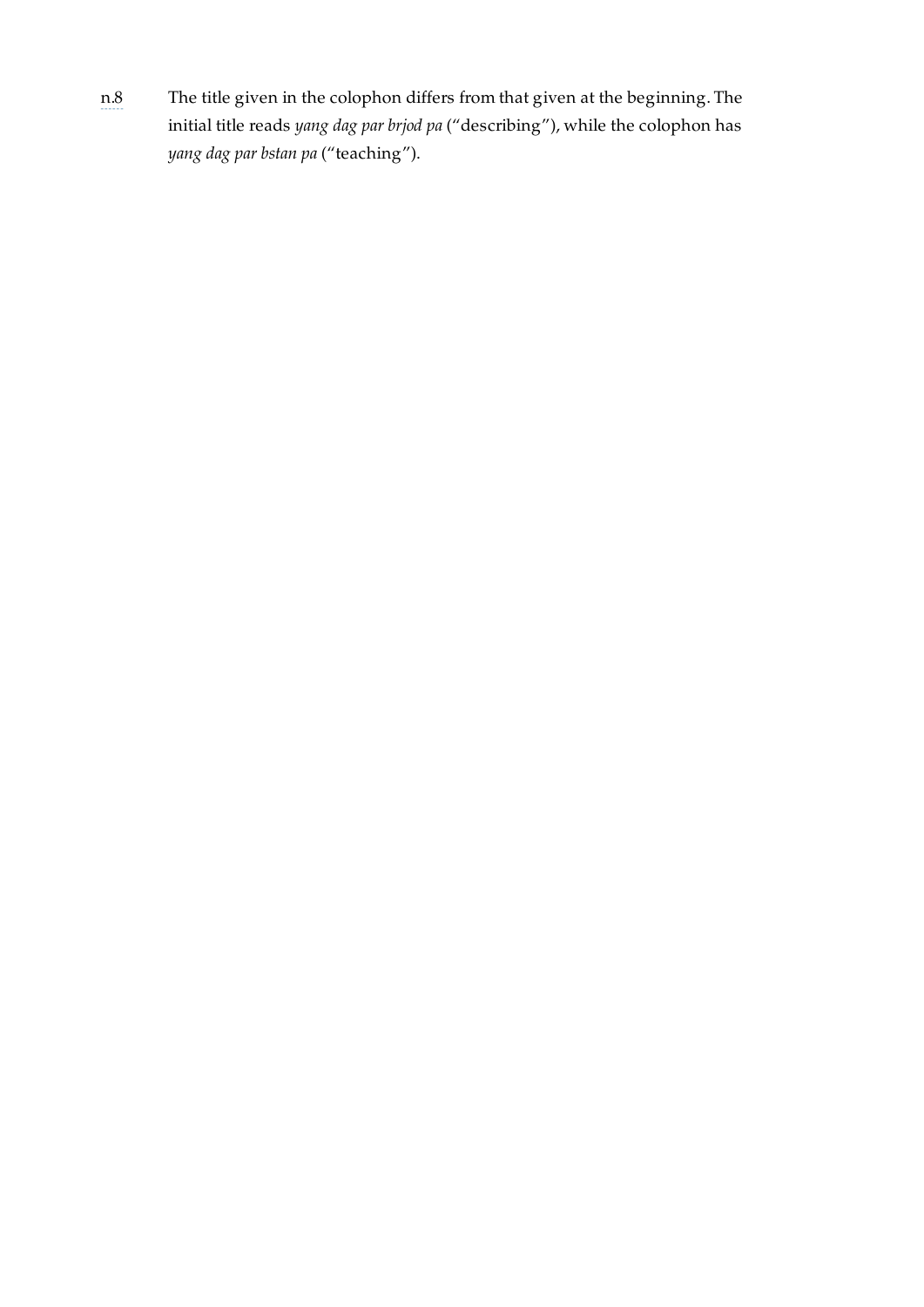### BIBLIOGRAPHY

*'phags pa de bzhin gshegs pa'i gzugs brnyan bzhag pa'i phan yon yang dag par brjod pa zhes bya ba'i chos kyi rnam grangs*. Toh 320, Degé Kangyur, vol. 72 (mdo sde, sa), folios 197.a–198.b.

*'phags pa de bzhin gshegs pa'i gzugs brnyan bzhag pa'i phan yon yang dag par brjod pa zhes bya ba'i chos kyi rnam grangs*. bka' 'gyur (dpe bsdur ma) [Comparative Edition of the Kangyur]. 108 volumes. Beijing: Krung go'i bod rig pa dpe skrun khang (China Tibetology Press), 2006–2009, vol. 72, pp. 584–88.

*dkar chag 'phang thang ma*. Beijing: Mi rigs dpe skrun khang (Nationalities Press), 2003.

*Qutuγ-tu tegünčilen iregsed-ün körüg bey-e-yi bayiγuluγsan-u sayin tusa-yi ünen-iyer ögüleküi neretü nom-un ǰüil*. Mongolian Kanjur vol. 88, folios 264.a−266.b. Śatapiṭaka Series 101–208. Edited by Lokesh Chandra. New Delhi: Sharada Rani, 1973–79.

Herrmann-Pfandt, Adelheid. *Die lHan kar ma: ein früher Katalog der ins Tibetische übersetzten buddhistischen Texte*, 268. Wien: Verlag der Österreichischen Akademie der Wissenschaften, 2008.

Ligeti, Louis. *Catalogue de Kanǰur Mongol imprimé*. Vol. 1, *Catalogue*. Bibliotheca Orientalis Hungarica III. Budapest: Société Kőrösi Csoma, 1942.

<span id="page-16-0"></span>[b.](#page-16-0)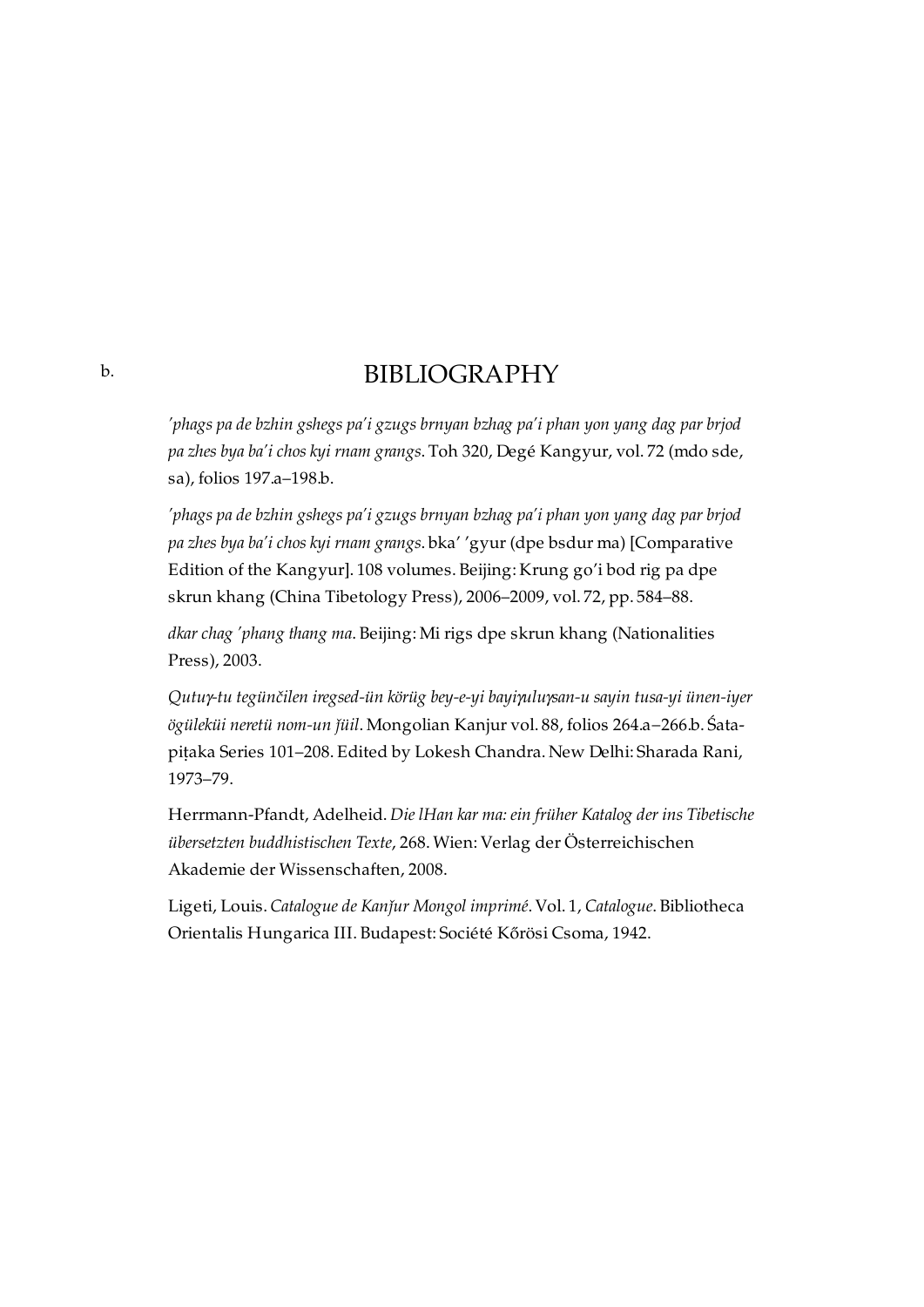### GLOSSARY

#### <span id="page-17-1"></span>All-seeing [g.1](#page-17-1)

*thams cad gzigs pa*

ཐམས་ཅད་གཟིགས་པ།

*sarvadarśin*

Omniscient one who sees and knows everything. Epithet of a buddha.

#### <span id="page-17-2"></span>Anāthapiṇḍada's Park [g.2](#page-17-2)

*mgon med zas sbyin gyi kun dga' ra ba* མམོན་མེད་རྲས་སྲིུན་རྱི་ཀུན་དགའ་ར་བ།

*Anāthapiṇḍadārāma*

An important early site for the Buddha's growing community. Anāthapiṇḍada, a wealthy patron of the Buddha, purchased the park, located outside Śrāvastī, at great cost, purportedly covering the ground with gold, and donated it to the saṅgha. It was there that the Buddha spent several rainy seasons and gave discourses that were later recorded as sūtras.

#### <span id="page-17-3"></span>Assembly hall [g.3](#page-17-3)

*rim gro'i gnas* হিম'র্মুন্ট'নাৰ্মা *upasthānaśālā*

A large hall in the traditional Buddhist vihāra used for monastic assemblies.

<span id="page-17-4"></span>Bandé Paltsek [g.4](#page-17-4)

—

*ban de dpal brtsegs* নৰ নিৰ্মলকা

<span id="page-17-0"></span>[g.](#page-17-0)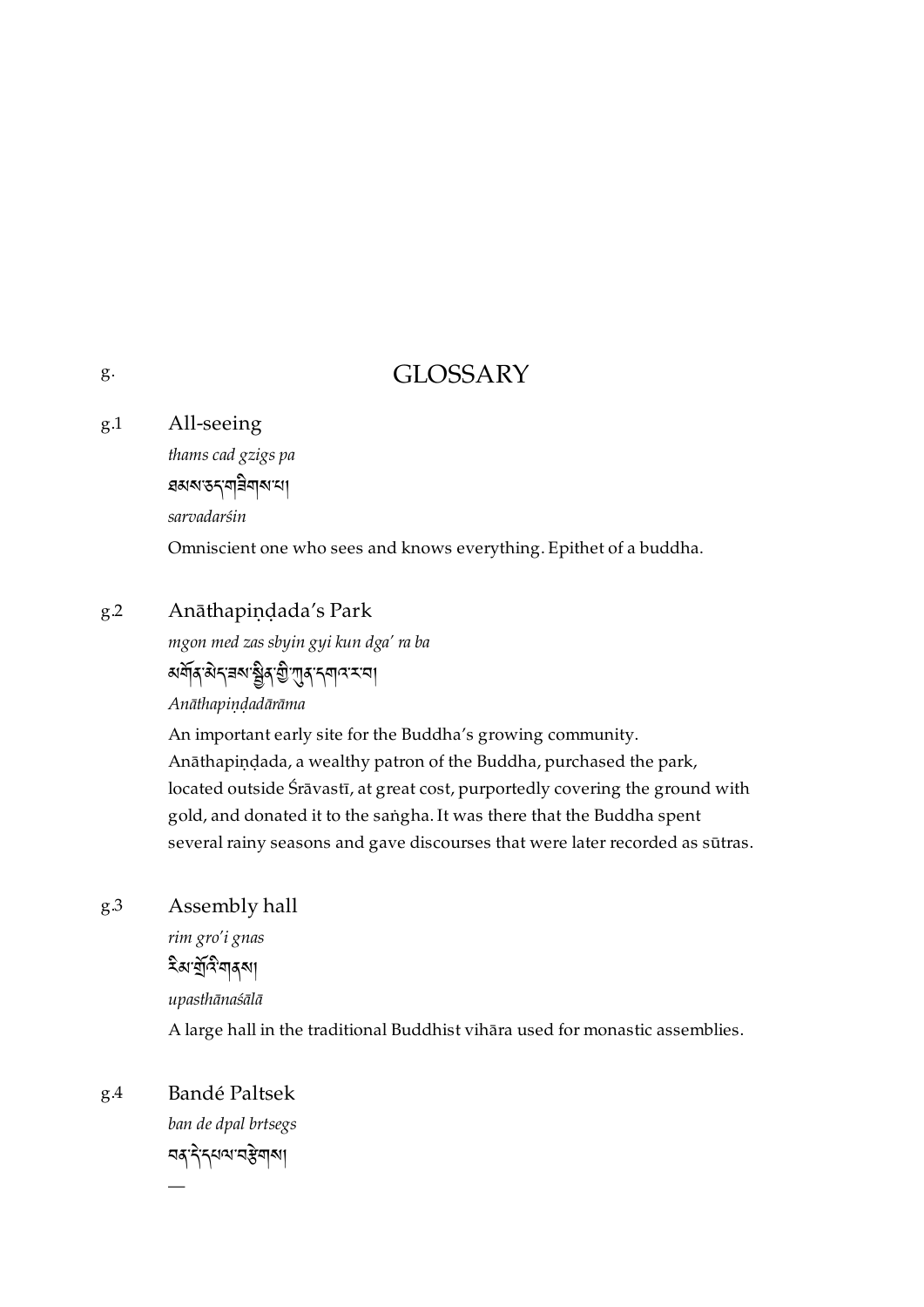Chief editor who finalized the Tibetan translation of *The Noble Dharma Discourse Describing the Benefits of Producing Representations of the Thus-Gone One*, among other works.

<span id="page-18-0"></span>Bandé Yeshé Nyingpo [g.5](#page-18-0)

> *ban de ye shes snying po* **อสุ ริ**ษิ: สุส ริยุ ริษ

Translator who produced the Tibetan translation of *The Noble Dharma Discourse Describing the Benefits of Producing Representations of the Thus-Gone One*, among other works.

#### <span id="page-18-1"></span>Blessed One [g.6](#page-18-1)

—

*bcom ldan 'das*

བམ་ན་འདས།

*bhagavān*

In Buddhist literature, an epithet applied to buddhas, most often to Śākyamuni. The Sanskrit term generally means "possessing fortune," but in specifically Buddhist contexts this term implies that a buddha is in possession of six auspicious qualities (*bhaga*) associated with complete awakening. The Tibetan term—where *bcom* is said to refer to "subduing" the four māras, *ldan* to "possessing" the great qualities of buddhahood, and *'das* to "going beyond" saṃsāra and nirvāṇa—possibly reflects the commentarial tradition where the Sanskrit *bhagavat* is interpreted, in addition, as "one who destroys the four māras." This is achieved either by reading *bhagavat* as *bhagnavat* ("one who broke"), or by tracing the word *bhaga* to the root *√bhañj*, "to break."

#### <span id="page-18-2"></span>Brahmin [g.7](#page-18-2)

*bram ze*

ন্নুম'ৰ্নী

*brāhmaṇa*

A member of the highest of the four traditional castes in Hinduism, the priestly caste.

<span id="page-18-3"></span>Dharma discourse *chos kyi rnam grangs* ৰ্ক্ৰম'শ্ৰী'ক্কুৰ্ম'যুৎমা [g.8](#page-18-3)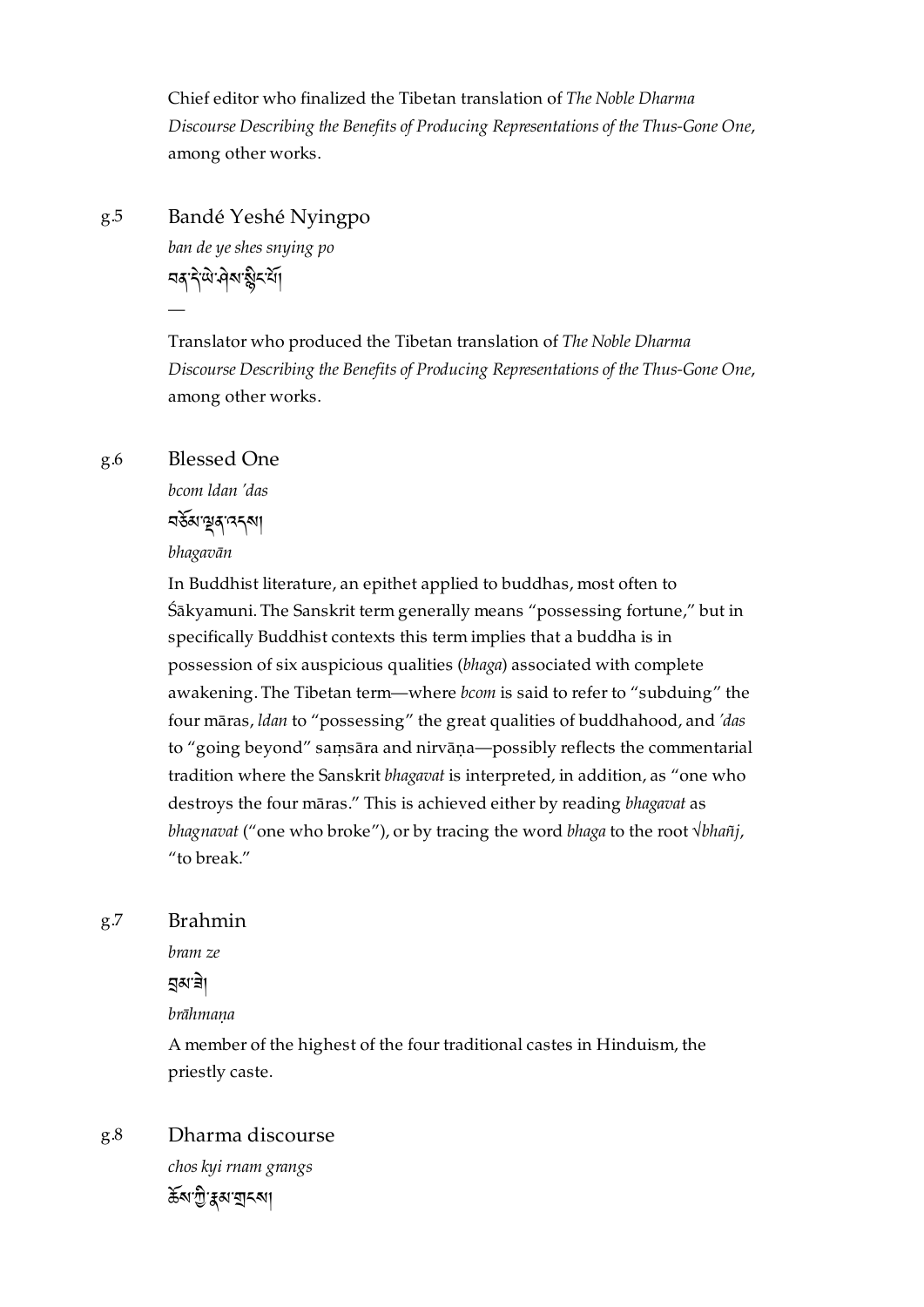#### <span id="page-19-0"></span>Dharmākara [g.9](#page-19-0)

*d+ha rmA ka ra*

### $53$ ་ཀ་ར།

*Dharmākara*

Indian scholar (Skt. *upādhyāya* ) who assisted the Tibetan translation of *The Noble Dharma Discourse Describing the Benefits of Producing Representations of the Thus-Gone One* , among other works.

#### <span id="page-19-1"></span>Donor [g.10](#page-19-1)

*sbyin pa po*

ষ্ট্ৰৰ্শি *dātṛ*

A person who gives alms, an offerer of a gift, or a donor. In the context of the text it is the person who orders an artist to produce the Tathāgata's image and offers it to the monastic community.

<span id="page-19-2"></span>God [g.11](#page-19-2)

*lha*

།

*deva*

Gods, demigods, and human beings compose the three fortunate realms of higher rebirth. Gods enjoy comfort and peace, but rarely attain enlightenment. The three realms of gods include the desire realm, form realm, and formless realm.

#### <span id="page-19-3"></span>Jeta Grove [g.12](#page-19-3)

*rgyal bu rgyal byed kyi tshal*

### ৰ্শেখ ৰূপ ষ্ট্ৰণ কৰে।

*Jetavana*

The grove of Prince Jeta in Śrāvastī. The Buddha taught many of his discourses there, especially during the rainy season retreat.

<span id="page-19-4"></span>Monk [g.13](#page-19-4)

> *dge slong* নশীর্ষ্ণশ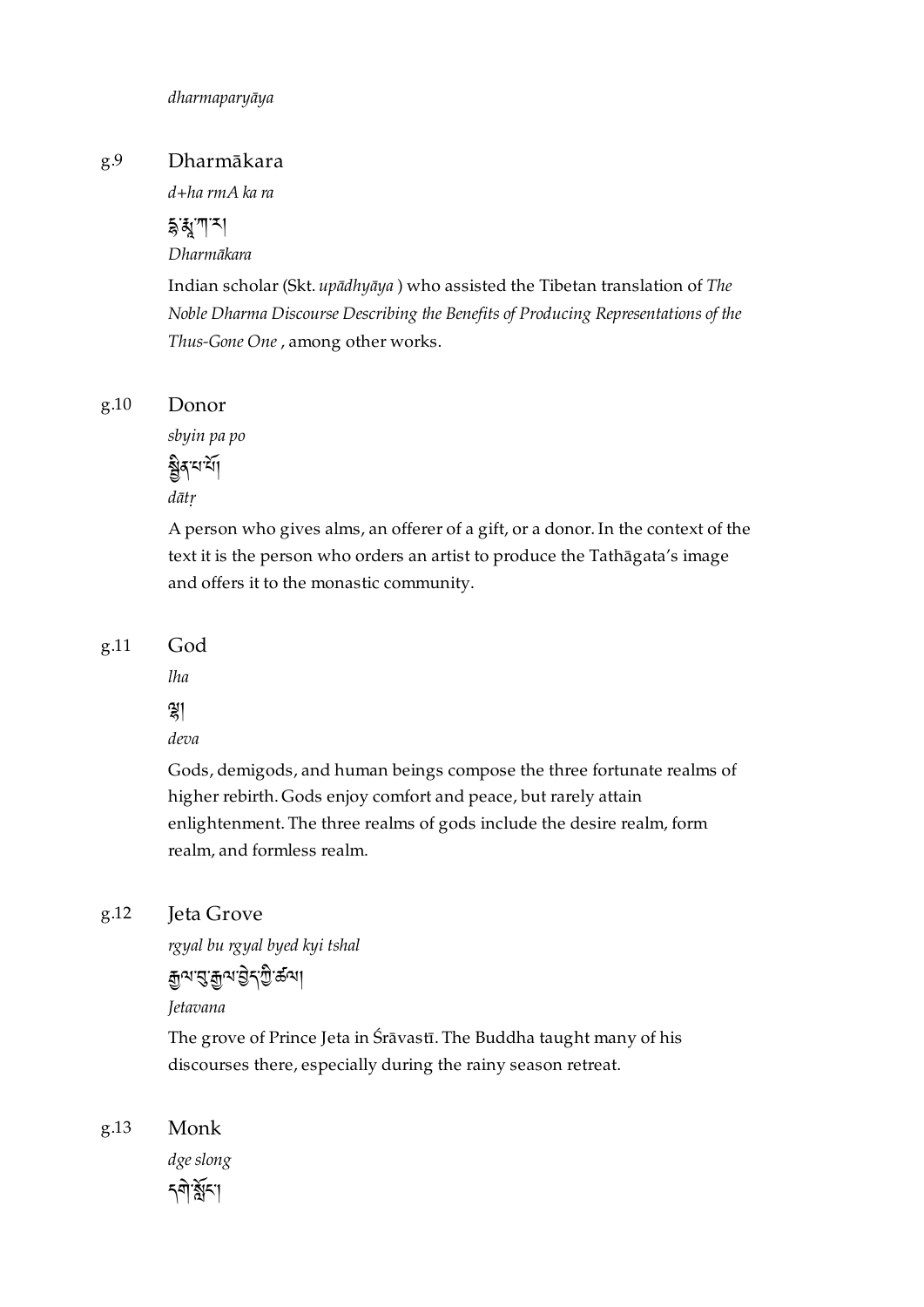*bhikṣu*

A fully ordained Buddhist monk observing 253 precepts.

#### <span id="page-20-0"></span>Omniscient One [g.14](#page-20-0)

*thams cad mkhyen pa* ཐམས་ཅད་མན་པ། *sarvajña* An epithet of the Buddha and a title for high lamas in the Tibetan tradition.

#### <span id="page-20-1"></span>Perfect buddha [g.15](#page-20-1)

*yang dag par rdzogs pa'i sangs rgyas* <u>w<६ या सर्म्हण राज्य राज्य का</u> *samyaksaṃbuddha*

<span id="page-20-2"></span>Representation [g.16](#page-20-2)

> *gzugs brnyan* শার্মাম নর্ক্ন *pratibimba* A visual representation fashioned in the likeness of someone.

<span id="page-20-3"></span>Respected one [g.17](#page-20-3)

> *btsun pa* নৰ্ত্ত্বন্থা *bhadanta*

#### <span id="page-20-4"></span>Seven royal treasures [g.18](#page-20-4)

*rin po che sna bdun*

ষ্ট্রস্মন্থদ্বরা

*saptaratna*

The seven royal substances or treasures of a universal emperor: precious wheel (*'khor lo rin po che*), precious jewel (*nor bu rin po che*), precious queen (*btsun mo rin po che*), precious minister (*blon po rin po che*), precious elephant (*glang po rin po che*), precious excellent horse (*rta mchog rin po che*), and precious army officer (*dmag dpon rin po che*).

<span id="page-20-5"></span>Śrāvastī [g.19](#page-20-5)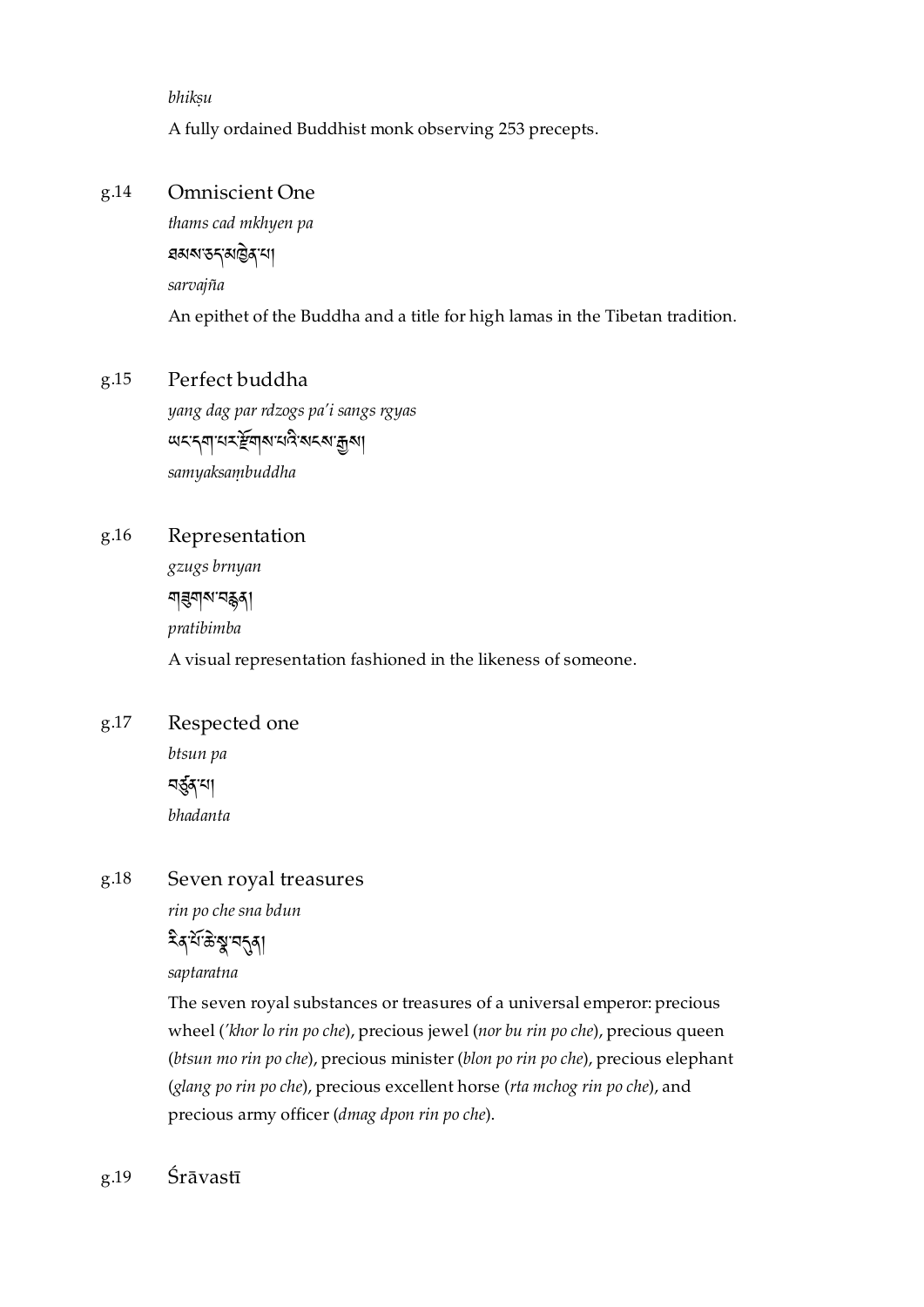*mnyan yod* མཉན་ད། *Śrāvastī*

The capital of the ancient Indian kingdom of Kośala during the sixth–fifth centuries BCE, which was ruled by one of the Buddha's royal patrons, King Prasenajit. It was the setting for many sūtras, as the Buddha spent many rains retreats outside the city in the Jeta Grove. It has been identified with present-day Sahet Mahet in Uttar Pradesh on the banks of the river Rapti.

<span id="page-21-0"></span>Teacher [g.20](#page-21-0)

> *ston pa* ৰ্ষুৰ ঘা *śāstṛ* An epithet of the Buddha.

<span id="page-21-1"></span>Ten states [g.21](#page-21-1)

> *gnas bcu po* ঘৰ্ষসমূৰ্য

—

This term refers here to the ten divine qualities listed in the text: (1) divine lifespan, (2) divine complexion, (3) divine power, (4) divine happiness, (5) divine lordship, (6) divine form, (7) divine sound, (8) divine smell, (9) divine taste, and (10) divine touch. They can be divided into two groups of five, the latter five being the pleasures of the five senses (*'dod yon lnga*).

#### <span id="page-21-2"></span>Thus-Gone One [g.22](#page-21-2)

*de bzhin gshegs pa*

### ་བན་གགས་པ།

*tathāgata*

A frequently used synonym for *buddha*. According to different explanations, it can be read as *tathā-gata*, literally meaning "one who has thus gone," or as *tathā-āgata*, "one who has thus come." *Gata*, though literally meaning "gone," is a past passive participle used to describe a state or condition of existence. *Tatha(tā)*, often rendered as "suchness" or "thusness," is the quality or condition of things as they really are, which cannot be conveyed in conceptual, dualistic terms. Therefore, this epithet is interpreted in different ways, but in general it implies one who has departed in the wake of the